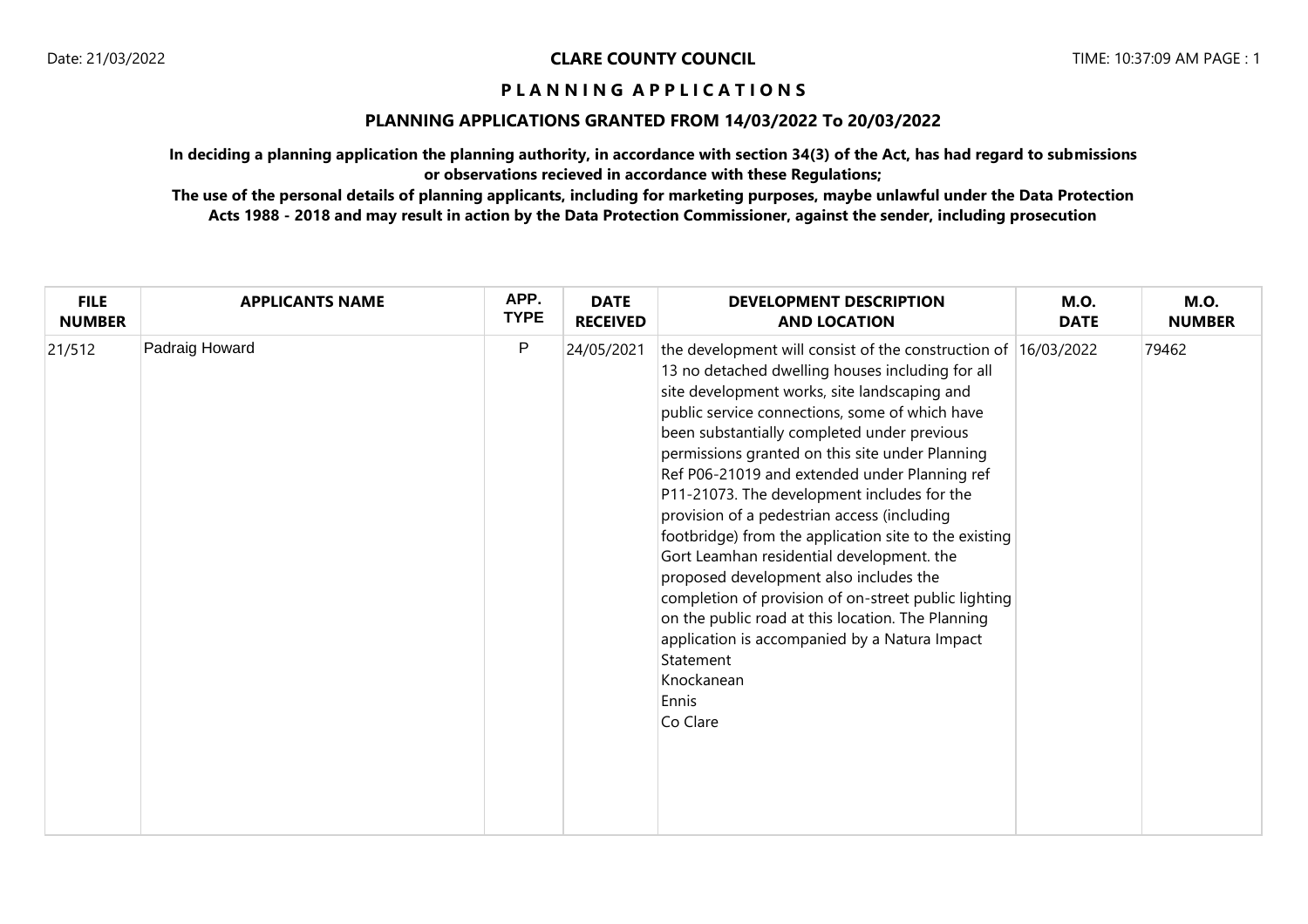## **PLANNING APPLICATIONS GRANTED FROM 14/03/2022 To 20/03/2022**

**In deciding a planning application the planning authority, in accordance with section 34(3) of the Act, has had regard to submissions or observations recieved in accordance with these Regulations;**

**The use of the personal details of planning applicants, including for marketing purposes, maybe unlawful under the Data Protection Acts 1988 - 2018 and may result in action by the Data Protection Commissioner, against the sender, including prosecution**

| 21/707 | Euro Plant & Machinery Sales Ltd                      | P            | 06/07/2021 | to a) demolish existing workshop, office store and<br>remove temporary structures. b) Extend existing<br>site boundaries c) Construct new larger<br>replacement building to include workshop, offices,<br>stores and welfare facilities with connections to<br>existing services together with all ancillary site<br>development works and signage<br>Cullenagh<br>Ennistymon<br>Co Clare | 15/03/2022 | 79442 |
|--------|-------------------------------------------------------|--------------|------------|-------------------------------------------------------------------------------------------------------------------------------------------------------------------------------------------------------------------------------------------------------------------------------------------------------------------------------------------------------------------------------------------|------------|-------|
| 22/37  | The Board of Management St. Aidans National<br>School | $\mathsf{R}$ | 21/01/2022 | of existing Portacabin, which is being used as a<br>Classroom including ancillary site works<br>Smithstown<br>Shannon<br>Co. Clare<br>V14 AW77                                                                                                                                                                                                                                            | 15/03/2022 | 79441 |
| 22/41  | Jada Projects Ltd                                     | P            | 24/01/2022 | for the development which will consist of the<br>Construction of a 49.0sqm single storey extension<br>to the rear/north + west of the existing office, and<br>for the RETENTION as constructed of 38.0 sqm<br>extension to the rear/ north of the existing office at<br>the existing office building<br>Caherbannagh<br>Fountain<br>Ennis, Co Clare                                       | 16/03/2022 | 79461 |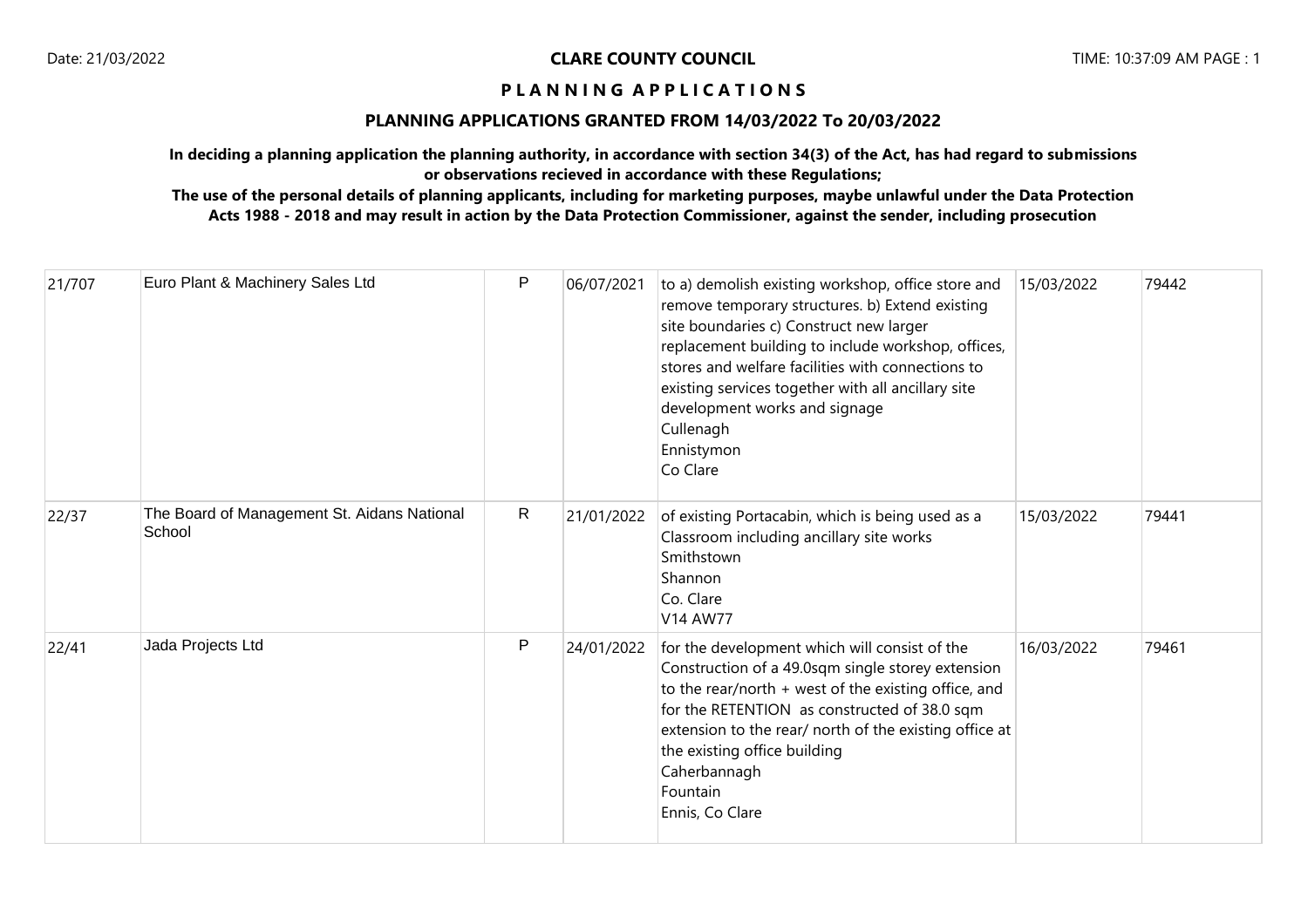## **PLANNING APPLICATIONS GRANTED FROM 14/03/2022 To 20/03/2022**

**In deciding a planning application the planning authority, in accordance with section 34(3) of the Act, has had regard to submissions or observations recieved in accordance with these Regulations;**

# **The use of the personal details of planning applicants, including for marketing purposes, maybe unlawful under the Data Protection Acts 1988 - 2018 and may result in action by the Data Protection Commissioner, against the sender, including prosecution**

| 22/42 | Mary Poole              | P            | 25/01/2022 | for the demolition of an existing rear extension and $15/03/2022$<br>construction of a new rear extension, modifications<br>to existing road entrance and associated site works<br>Beaghy Tld<br>Liscannor<br>Co Clare V95 RH96           |            | 79448 |
|-------|-------------------------|--------------|------------|-------------------------------------------------------------------------------------------------------------------------------------------------------------------------------------------------------------------------------------------|------------|-------|
| 22/43 | Bernard & Mairin Haslam | $\mathsf{P}$ | 25/01/2022 | for the construction of a bay window extension<br>incorporating existing porch and insertion of 3 no.<br>rooflights to the existing house roof and<br>associated site works<br>Rockmount<br>Liscannor Tld<br>Liscannor, Co Clare V95 X7T1 | 15/03/2022 | 79449 |
| 22/45 | Jack McInerney          | ${\sf P}$    | 26/01/2022 | to build a Dwelling House, install a wastewater<br>treatment system & all other associated site and<br>ancillary works<br>Cratloekeel<br>Cratloe<br>Co Clare                                                                              | 16/03/2022 | 79460 |